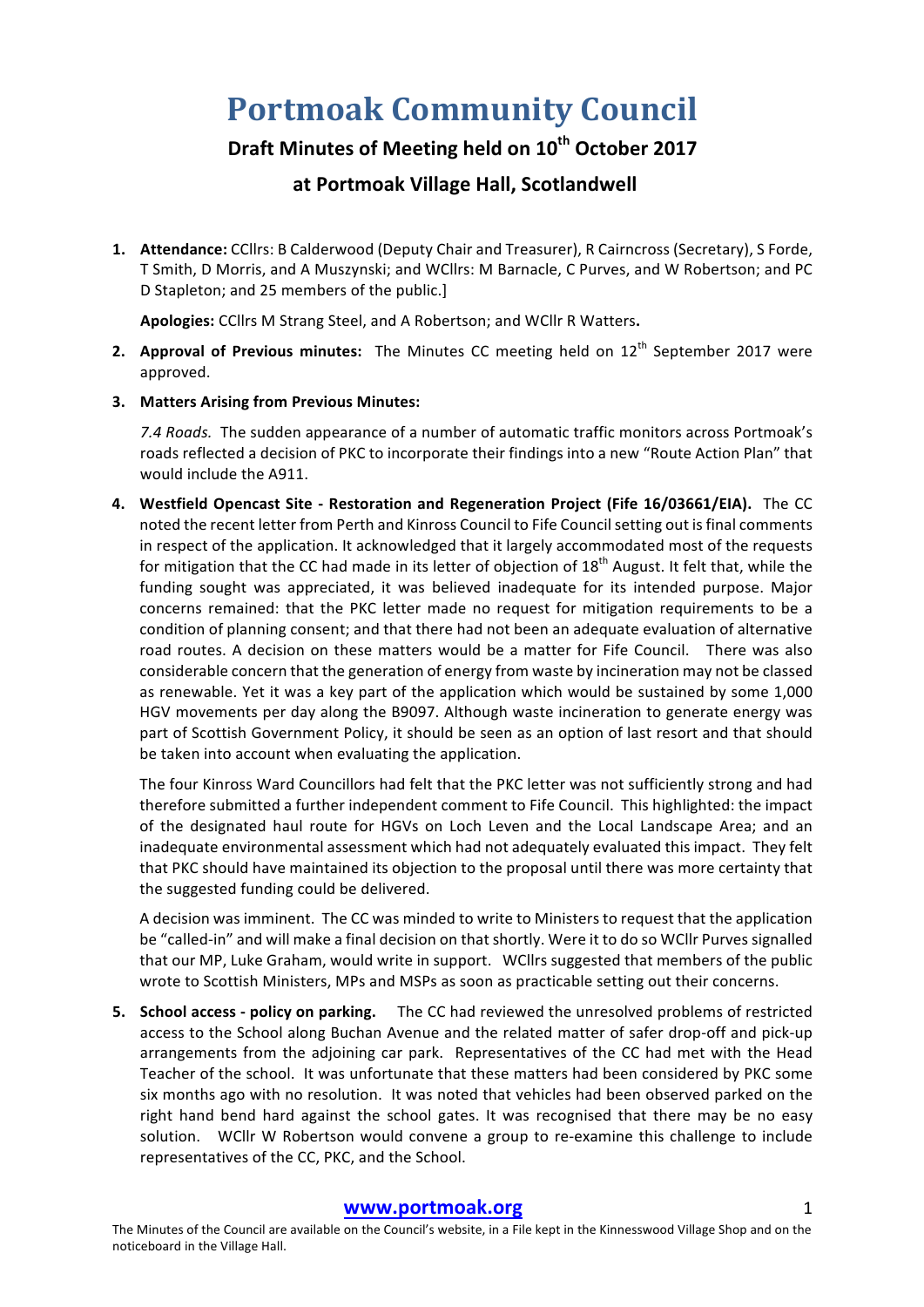**6.** Arrangements for the maintenance of residual plots across Whitecraigs. The CC was pleased to learn that progress had been made in transferring ownership of a number of redundant plots across Whitecraigs from A & J Stephen to PKC. PKC would assume maintenance of the plots. The new arrangement would facilitate the leasing of one plot to Kinnesswood in Bloom. The CC remained concerned that despite it being the intention of A & J Stephen to do so, a significant plot had not been transferred (stretching from the A911 along the side of the golf course to Stephen's Field). The matter would be followed up by WCllr Callum Purves.

#### **7. Reports**

- 7.1 **Police:** PC Douglas Stapleton was welcomed and reported that there had been little crime in Portmoak but that there had been one house breaking in Kinnesswood. As the nights drew in it was important that all residents reviewed their security arrangements and reported anything unusual. Nearby a truck and trailer had been stolen but recovered, some vandalism had occurred in Milnathort and a local resident been taken advantage of by a "BT scammer". Recently a car had run off the road at East Brackley. This was a significant accident but apparently was not known to the Police. The CC reiterated its concern that accident intelligence which informed decisions by PKC was not reliable. "Boy racers" were entering the Westfield site through open gates from the Perth and Kinross access road. PC Stapleton undertook to investigate. As this was a busy time for farmers, be careful of mud on the roads - especially in darkness. The Area Commander's Bulletins of  $13^{th}$ ,  $21^{st}$ , and  $28^{th}$ September and of  $4<sup>th</sup>$  October were noted.
- 7.2 **Treasurer**: The balance at the month ending 30<sup>th</sup> September was £475.20 in the General Account; and  $£1,042.23$  in the Michael Bruce Way Account giving a total of £1,517.43.

#### 7.3 **Planning**:

- 1. *New applications:*
	- a) 17/01596/IPL. Land 50 metres south of 9 Bishop Terrace, Kinnesswood. Erection of a dwelling house in principle. (Stephen's Field).

The CC had previously considered this new planning application and had taken the view that in such circumstances and, in order to fulfil its role in ascertaining, coordinating and reflecting the views of the community it represents, a new Ballot would be required. Further, the information circulated with the application raised a number of significant points that would require clarification before a Ballot could be effected. The CC confirmed that position. It had sought an extension to the consultation time to enable a Ballot to be held but that had not been accommodated. As there was no prospect of holding a Ballot it agreed that it should now object to the current application. In discussion the CC noted: the many years that this matter had lain unresolved; the considerable effort it had invested in clarifying the preceding application made in April and the significant objections made by many residents to both applications. To take matters forward a meeting of representatives from the CC, PKC and A & J Stephen had been mooted. If confirmed the CC would participate and raise the need for a ballot, more information and the concerns which were being expressed by Portmoak residents.

- b) 17/01583/LBC. The Cottage, Main Street, Scotlandwell, Installation of secondary glazing to habitable rooms to the front elevation. No Comment.
- c) 17/01509/FLL. Dunhoy, Main Street, Kinnesswood. Alterations to hard standing material and formation of decking. No Comment.
- d) 17/01483/FLL 1 Bishop Terrace, Kinnesswood. Alteration and extension to dwellinghouse and formation of a roof terrace. No Comment.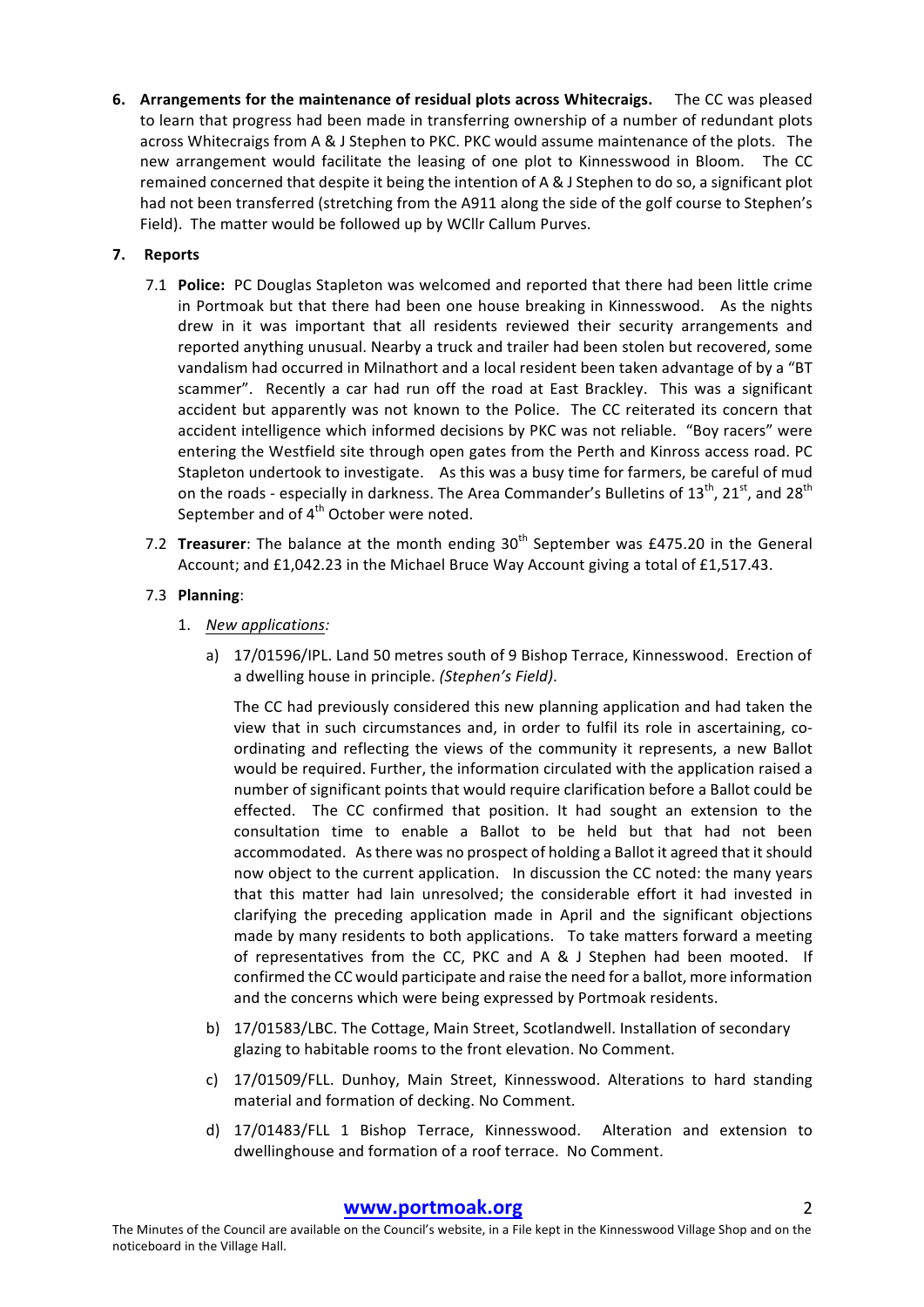#### 7.4 **Roads:**

- a) Wester Balgedie/Carsehall Junction *(increased traffic risk papers circulated).* The CC recognised the serious problems that this junction presented and the consequent risk to the safety of residents, pedestrians and road users alike. These had been well detailed in the letter from local residents (*circulated*). This was a known problem but with increased traffic the situation was deteriorating and this had triggered the letter from residents. The CC agree that a site meeting to consider this matter with residents, WCllrs, CC representatives and PKC roads department was now essential. WCllr Callum Purves undertook to arrange this.
- b) Footpath from Scotlandwell to the Church, Hall and beyond *(to note progress)*. It was unfortunate that yet again no progress had been made on what the CC regard as a priority matter. Following the last CC meeting and at the request of WCllrs relevant papers had been forward to all concerned to provide a background record of efforts made over the past three years. A site meeting was agreed to be essential and would be arranged by WCllr Callum Purves. Mr W Grieg for PKC with responsibility for cemeteries would be invited to participate.
- c) Vehicle Activated signs *(invitation to comment on siting of five such signs)*. The CC welcomed this opportunity to enhance safety across Portmoak and would work with PKC to help identify appropriate sites. CCllr Bruce Calderwood would take this forward liaising with the PKC Roads Department.
- d) Potential closure of B911 at the build-out on entering Scotlandwell from Kinnesswood. WCllr C Purves confirmed that PKC had asked BT Openreach to consider what alternative arrangements were possible. The CC reiterated the suggestion that, if necessary, the build-out could be suspended with ramps to allow safe passage over it.
- e) BT Manhole at garage by Kinnesswood *(To note recurrent flooding*). WCllrs noted the concerns that the BT manhole adjacent to the garage was, since the new resurfacing, taking a significant load of water each time it rained. WCllr Callum Purves would pursue the matter with the PKC roads department.
- 7.5 **Paths**: CCllr Tom Smith reported that, while the work schedule was tapering down as darkness came early, work on clearing gorse was still being undertaken. There would be time to consider the next work programme and to consider repairs to steps and new signage. In taking forward paths groups, PKC Greenspace had referred to Portmoak as an exemplar. The CC had welcomed the donation from the Portmoak Festival Fund to support the work of the Paths Group.

#### 8. PKC Ward Cllr Reports:

*WCllr Callum Purves*. The full PKC Council had meet recently in Kinross for the first time in over 50 years. It had support two local member motions: keeping open the possibility of restoring a rail route to or through Kinross; and the introduction of two further slip roads to Junction 7 on the M90. PKC would shortly review its policy on the wider introduction of 20mph limits.

*WCllr M Barnacle.* Efforts were currently under way to improve the forthcoming LDP to reflect better the needs of Kinross-shire. As this was not proving easy it seems that PKC will face a number of amendments as the LDP progresses.

*WCllr W Robertson*. Consultations on proposals to change the provision of surgical services across Tayside had been held recently by the Tayside Health Board. Two matters needed to be addressed: direct public transport from Kinross-shire to Ninewells was non-existent making travel arduous for relatives and carers alike; and times for ambulances to reach patients in acute need appeared over-long. Both matters were being pursued.

#### 9. Matters previously notified to the Secretary plus matters raised from the floor. None.

#### **www.portmoak.org** 3